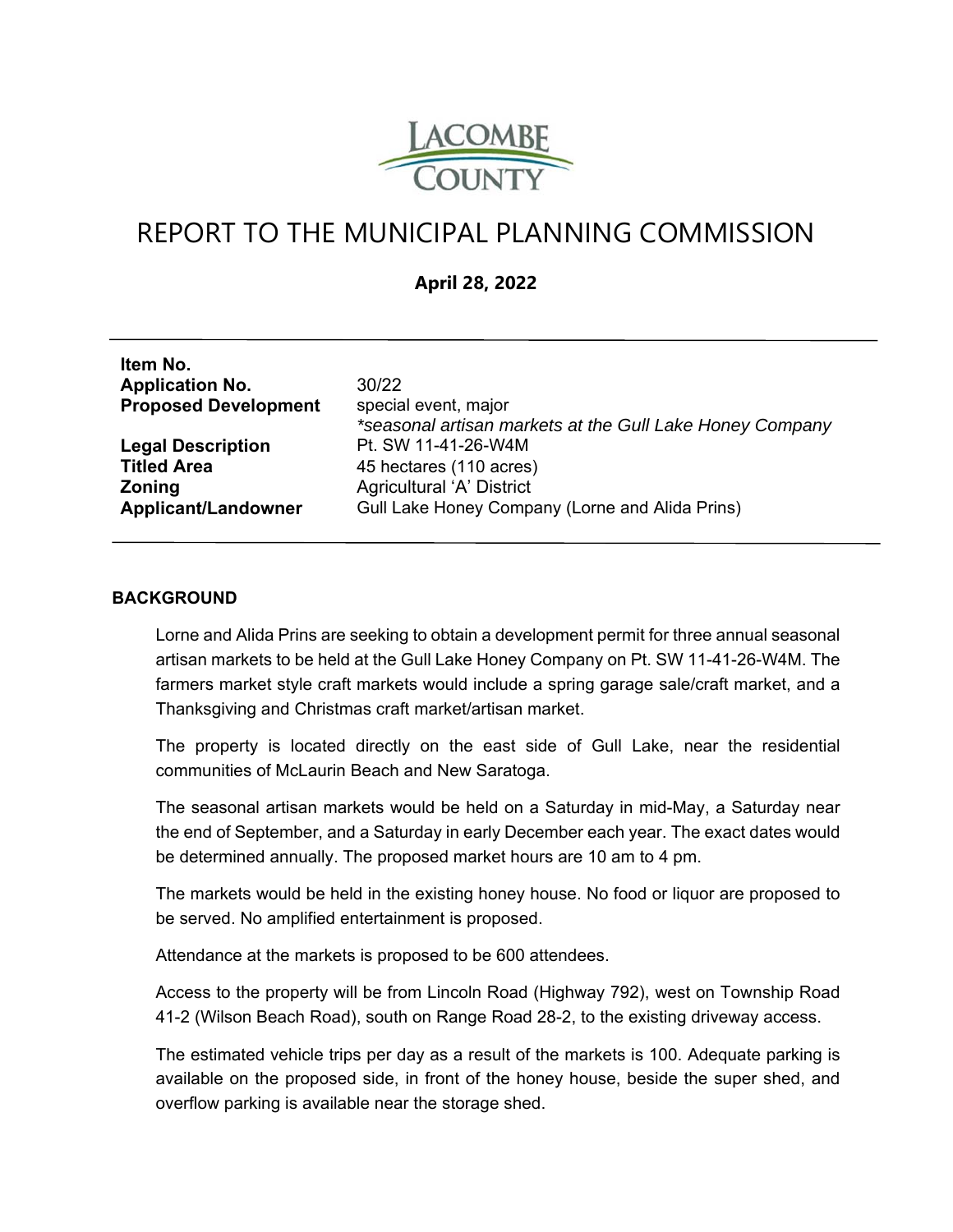#### **POLICY CONSIDERATIONS**

The proposed markets are considered a "special event, major" which is a discretionary use in the County's *Land Use Bylaw* under the Agricultural 'A' District, and requires approval from the MPC.

A major special event is defined as "a public or private event, held indoors or outdoors that is not part of the existing use of the site, the duration of which is temporary and has an expected attendance of more than 400 people. Typical events include but are not limited to festivals, trade shows, exhibitions or recreational competitions".

### **CIRCULATION RESPONSE**

The proposed application has been pre-circulated to adjacent landowners within two (2) miles of the development, and to Lacombe County Operations and Lacombe County Fire Services.

Eight (8) responses were received by Gull Lakey Honey Company from the pre-circulation. All responses were positive; there were no questions or concerns.

Lacombe County Operations has no issue with the proposed markets. Access is adequate and the proposed traffic generated should not affect the surrounding infrastructure.

Lacombe County Fire Services has reviewed and approved the Emergency Response Plan submitted by the applicant.

Adjacent landowners will be informed of any approval by the MPC and advised of their right to appeal the decision if they have any concerns about the proposed development.

### **ANALYSIS**

The Blackfalds RCMP have reviewed and approved the market operation plan.

Proof of insurance with Lacombe County shown as Additional Named Insured has been provided.

The seasonal craft markets have been held since 2020, without development permit approval. There are no known issues or concerns from previous markets held.

The proposed markets are a complementary use to the existing agricultural operation known as the Gull Lake Honey Farm. No concerns have been raised, and the proposed markets are not expected to create conflict with the surrounding land owners.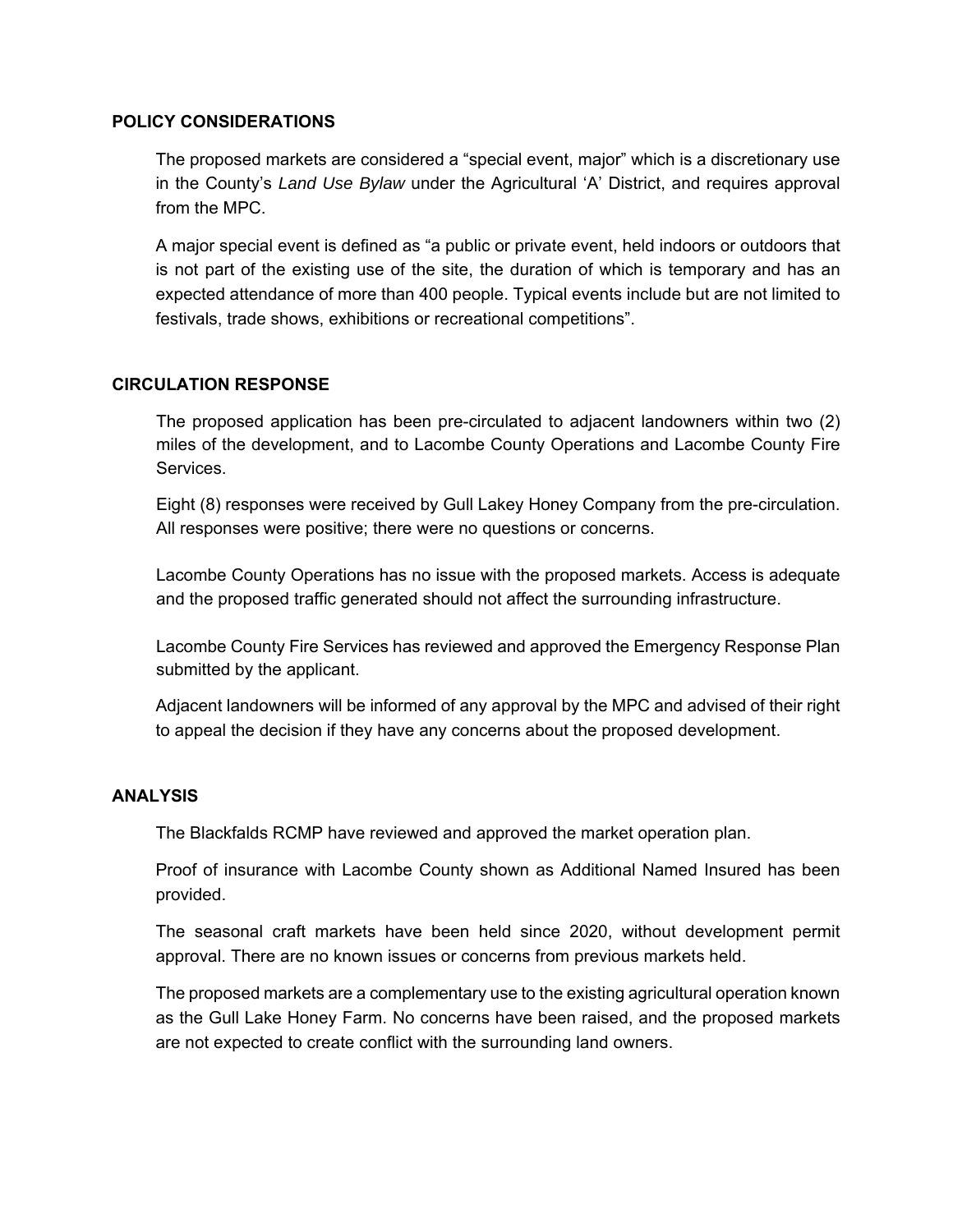#### **STAFF RECOMMENDATION**

APPROVE the application, subject to the following conditions:

- 1. term of the approval for the markets to be for three (3) years
- 2. this approval shall be subject to annual review by the Development Officer. Failure to comply with the conditions of development permit may result in the permit being suspended or revoked
- 3. approval to be for three (3) one-day market events annually, for a maximum of 600 participants daily
- 4. events are to be held on a Saturday in mid-May, a Saturday near the end of September, and a Saturday in early December each year
- 5. the applicant shall submit an Emergency Response Plan to the County's satisfaction. Further, an updated Emergency Response Plan may be required as a condition of annual review
- 6. confirmation from the appropriate RCMP detachment to be submitted to the County confirmed the detailed operations plan has been reviewed and approved. Further, updated RCMP confirmation shall be required as a condition of annual review
- 7. the applicant shall be required to provide proof of the insurance policy obtained for the events held on the property. The insurance policy must be to the satisfaction of Lacombe County. Further, valid insurance shall be required as a condition of annual review
- 8. activities at the sites shall adhere to the description of activities provided with the development application A further development permit application is required for any changes to the markets
- 9. the applicant is to ensure that the markets do not cause any nuisance to surrounding property owners due to noise, dust or excessive traffic, or anything else of a dangerous or objectionable nature, as determined by the County as its sole discretion
- *10.* markets held on the property must abide by Lacombe County's *Community Standards Bylaw 1153/12*
- 11. all parking for the markets shall be generally restricted to those areas identified on the site plan and information submitted with the development permit application, unless otherwise approved by the County. No parking is to occur on County roads
- 12. all traffic shall be directed to access the property from Lincoln Road (Highway 792), west on Township Road 41-2 (Wilson Beach Road), south on Range Road 28-2, to the existing driveway access. Traffic must also follow this route when leaving the market.